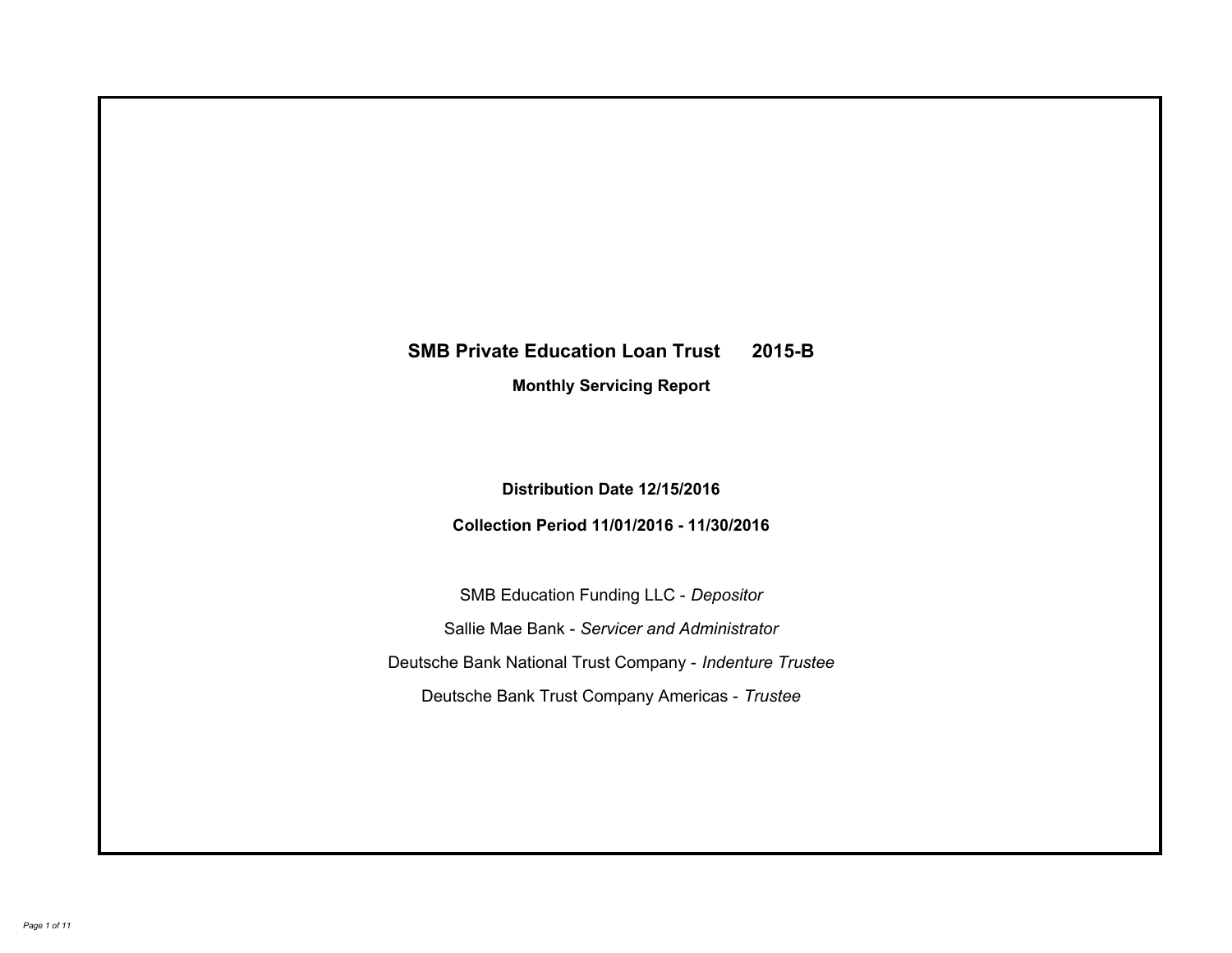| A           | <b>Student Loan Portfolio Characteristics</b> |                                                 | Settlement Date<br>07/30/2015 | 10/31/2016            | 11/30/2016            |
|-------------|-----------------------------------------------|-------------------------------------------------|-------------------------------|-----------------------|-----------------------|
|             | <b>Principal Balance</b>                      |                                                 | \$700,964,388.29              | \$631,117,368.51      | \$630,392,938.90      |
|             | Interest to be Capitalized Balance            |                                                 | 42,430,107.89                 | 46,693,024.14         | 40,396,540.13         |
|             | Pool Balance                                  |                                                 | \$743,394,496.18              | \$677,810,392.65      | \$670,789,479.03      |
|             | Weighted Average Coupon (WAC)                 |                                                 |                               |                       |                       |
|             |                                               | WAC1 (Contractual Interest Rate on the Loan)    | 8.20%                         | 8.44%                 | 8.44%                 |
|             |                                               | WAC2 (Average of Applicable Interest Rate)      | 8.18%                         | 8.41%                 | 8.41%                 |
|             |                                               | WAC3 (Average of Actual Interest Rate)          | 8.13%                         | 8.34%                 | 8.34%                 |
|             | Weighted Average Remaining Term               |                                                 | 128.84                        | 123.25                | 122.83                |
|             | Number of Loans                               |                                                 | 63,899                        | 58,415                | 57,832                |
|             | Number of Borrowers<br>Pool Factor            |                                                 | 43,918                        | 39,480<br>0.911777523 | 39,121<br>0.902333125 |
|             |                                               | Since Issued Total Constant Prepayment Rate (1) |                               | 5.84%                 | 6.09%                 |
|             |                                               |                                                 |                               |                       |                       |
| B           | <b>Debt Securities</b>                        | Cusip/Isin                                      | 11/15/2016                    |                       | 12/15/2016            |
|             | A1                                            | 78448QAA6                                       | \$112,684,484.58              |                       | \$103,965,277.10      |
|             | A <sub>2</sub> A                              | 78448QAB4                                       | \$192,000,000.00              |                       | \$192,000,000.00      |
|             | A <sub>2</sub> B                              | 78448QAC2                                       | \$90,000,000.00               |                       | \$90,000,000.00       |
|             | A <sub>3</sub>                                | 78448QAD0                                       | \$75,000,000.00               |                       | \$75,000,000.00       |
|             | B                                             | 78448QAE8                                       | \$70,000,000.00               |                       | \$70,000,000.00       |
|             | C                                             | 78448QAF5                                       | \$50,000,000.00               |                       | \$50,000,000.00       |
|             |                                               |                                                 |                               |                       |                       |
| $\mathsf C$ | <b>Certificates</b>                           | <b>Cusip/Isin</b>                               | 11/15/2016                    |                       | 12/15/2016            |
|             | Residual                                      | 78448Q108                                       | \$100,000.00                  |                       | \$100,000.00          |
|             |                                               |                                                 |                               |                       |                       |
| D           | <b>Account Balances</b>                       |                                                 | 11/15/2016                    |                       | 12/15/2016            |
|             | Reserve Account Balance                       |                                                 | \$1,896,081.00                |                       | \$1,896,081.00        |
|             |                                               |                                                 |                               |                       |                       |
| E           | <b>Asset / Liability</b>                      |                                                 | 11/15/2016                    |                       | 12/15/2016            |
|             | Overcollateralization Percentage              |                                                 | 13.00%                        |                       | 13.39%                |
|             | Specified Overcollateralization Amount        |                                                 | \$203,343,117.80              |                       | \$201,236,843.71      |
|             | Actual Overcollateralization Amount           |                                                 | \$88,125,908.07               |                       | \$89,824,201.93       |
|             |                                               |                                                 |                               |                       |                       |

(1) Since Issued Total CPR calculations found in monthly servicing reports issued on or prior to September 15, 2015 originally included loans that were removed from the pool by the sponsor because they became ineligible for the pool between the cut-off date and settlement date. On October 5, 2015, Since Issued Total CPR calculations were revised to exclude these loans and all prior monthly servicing reports were restated. For additional information, see 'Since Issued CPR Methodology' found on page 11 of this report.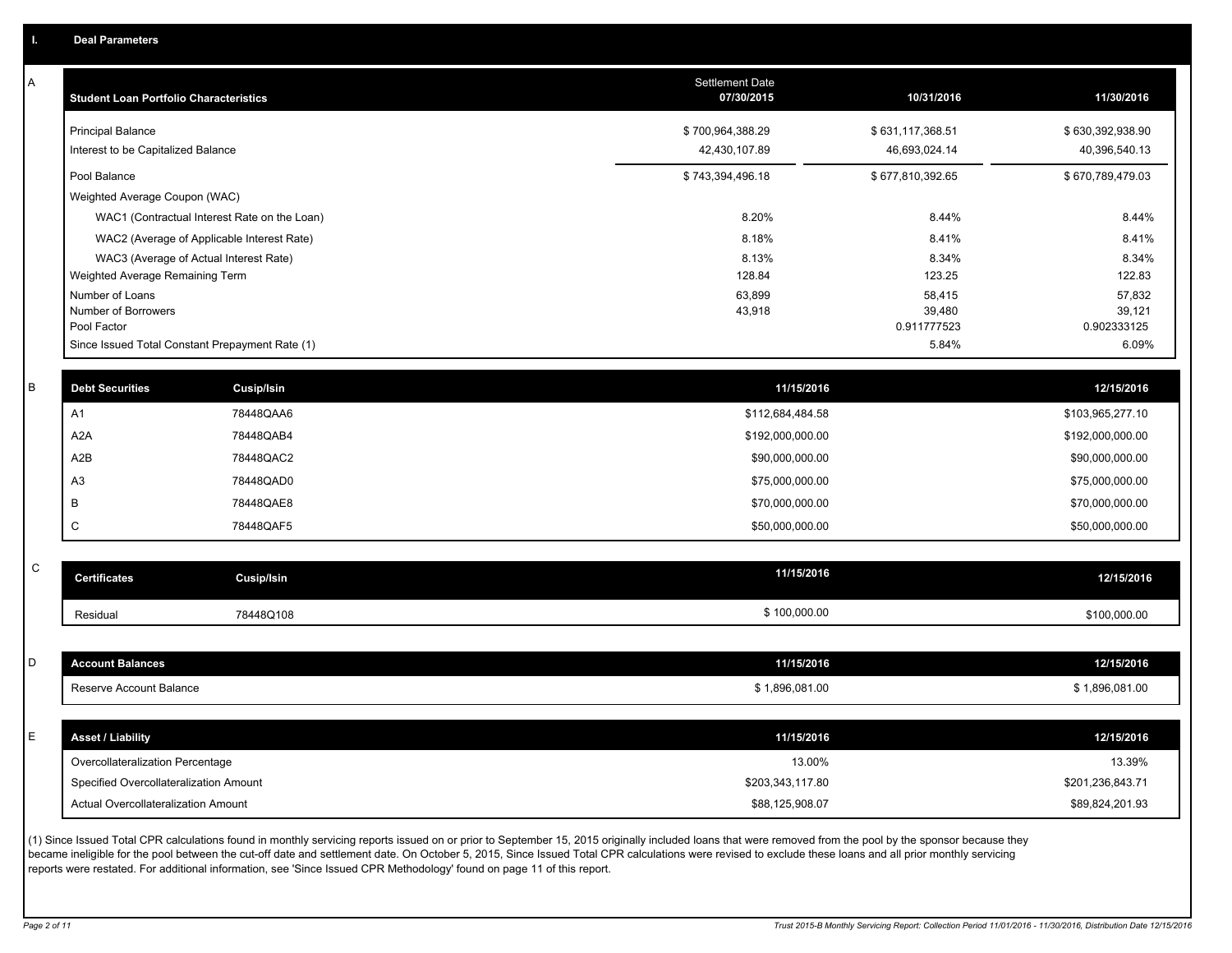### **II. 2015-B Trust Activity 11/01/2016 through 11/30/2016**

| Α | <b>Student Loan Principal Receipts</b>                           |                 |
|---|------------------------------------------------------------------|-----------------|
|   | <b>Borrower Principal</b>                                        | 7,749,856.17    |
|   | <b>Consolidation Activity Principal</b>                          | 0.00            |
|   | Seller Principal Reimbursement                                   | 0.00            |
|   | Servicer Principal Reimbursement                                 | 0.00            |
|   | Delinquent Principal Purchases by Servicer                       | 0.00            |
|   | <b>Other Principal Deposits</b>                                  | 0.00            |
|   | <b>Total Principal Receipts</b>                                  | \$7,749,856.17  |
| B | <b>Student Loan Interest Receipts</b>                            |                 |
|   | <b>Borrower Interest</b>                                         | 2,635,328.40    |
|   | <b>Consolidation Activity Interest</b>                           | 0.00            |
|   | Seller Interest Reimbursement                                    | 0.00            |
|   | Servicer Interest Reimbursement                                  | 0.00            |
|   | Delinquent Interest Purchases by Servicer                        | 0.00            |
|   | Other Interest Deposits                                          | 0.00            |
|   | <b>Total Interest Receipts</b>                                   | \$2,635,328.40  |
| C | <b>Recoveries on Realized Losses</b>                             | \$19,136.24     |
| D | <b>Investment Income</b>                                         | \$2,644.30      |
| Ε | <b>Funds Borrowed from Next Collection Period</b>                | \$0.00          |
| F | <b>Funds Repaid from Prior Collection Period</b>                 | \$0.00          |
| G | <b>Loan Sale or Purchase Proceeds</b>                            | \$0.00          |
| н | Initial Deposits to Distribution Account                         | \$0.00          |
|   | <b>Excess Transferred from Other Accounts</b>                    | \$0.00          |
| J | <b>Borrower Benefit Reimbursements</b>                           | \$0.00          |
| κ | <b>Other Deposits</b>                                            | \$0.00          |
| L | <b>Other Fees Collected</b>                                      | \$0.00          |
| М | <b>AVAILABLE FUNDS</b>                                           | \$10,406,965.11 |
| N | Non-Cash Principal Activity During Collection Period             | \$7,025,426.56  |
| O | Aggregate Purchased Amounts by the Depositor, Servicer or Seller | \$0.00          |
| P | Aggregate Loan Substitutions                                     | \$0.00          |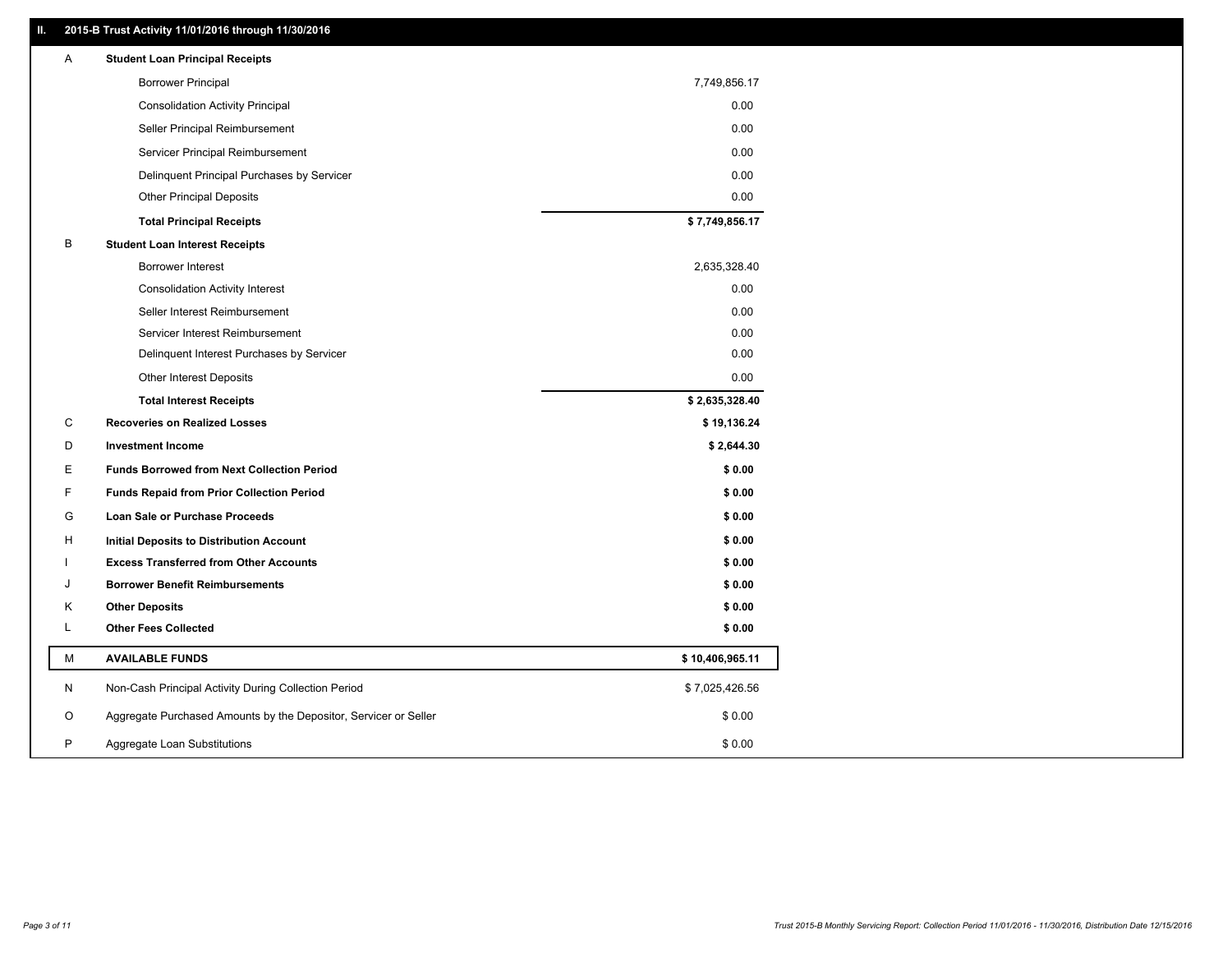|                   |                       |                          |         |                  | <b>Loans by Repayment Status</b> |                            |                          |         |                  |                |                            |
|-------------------|-----------------------|--------------------------|---------|------------------|----------------------------------|----------------------------|--------------------------|---------|------------------|----------------|----------------------------|
|                   |                       |                          |         | 11/30/2016       |                                  |                            |                          |         | 10/31/2016       |                |                            |
|                   |                       | <b>Wtd Avg</b><br>Coupon | # Loans | Principal        | % of Principal                   | % of Loans in<br>Repay (1) | <b>Wtd Avg</b><br>Coupon | # Loans | Principal        | % of Principal | % of Loans in<br>Repay (1) |
| INTERIM:          | IN SCHOOL             | 9.23%                    | 8,099   | \$89,090,474.36  | 14.133%                          | $-$ %                      | 9.22%                    | 8,185   | \$89,972,941.11  | 14.256%        | $-$ %                      |
|                   | GRACE                 | 8.89%                    | 2,142   | \$22,807,470.42  | 3.618%                           | $-$ %                      | 8.97%                    | 4,182   | \$44,380,323.36  | 7.032%         | $-$ %                      |
|                   | <b>DEFERMENT</b>      | 9.11%                    | 2,504   | \$26,490,310.05  | 4.202%                           | $-$ %                      | 9.11%                    | 2,519   | \$26,835,606.84  | 4.252%         | $-$ %                      |
| <b>REPAYMENT:</b> | <b>CURRENT</b>        | 8.03%                    | 42,701  | \$461,621,474.42 | 73.228%                          | 93.825%                    | 8.00%                    | 41,245  | \$441,479,199.74 | 69.952%        | 93.946%                    |
|                   | 31-60 DAYS DELINQUENT | 8.67%                    | 603     | \$6,850,926.95   | 1.087%                           | 1.392%                     | 8.95%                    | 621     | \$6,714,784.50   | 1.064%         | 1.429%                     |
|                   | 61-90 DAYS DELINQUENT | 8.86%                    | 254     | \$2,844,124.34   | 0.451%                           | 0.578%                     | 9.12%                    | 266     | \$3,099,819.61   | 0.491%         | 0.660%                     |
|                   | > 90 DAYS DELINQUENT  | 9.12%                    | 146     | \$1,653,121.33   | 0.262%                           | 0.336%                     | 8.88%                    | 169     | \$1,745,955.52   | 0.277%         | 0.372%                     |
|                   | <b>FORBEARANCE</b>    | 8.53%                    | 1,383   | \$19,035,037.03  | 3.020%                           | 3.869%                     | 8.16%                    | 1,228   | \$16,888,737.83  | 2.676%         | 3.594%                     |
| <b>TOTAL</b>      |                       |                          | 57,832  | \$630,392,938.90 | 100.00%                          | 100.00%                    |                          | 58,415  | \$631,117,368.51 | 100.00%        | 100.00%                    |

Percentages may not total 100% due to rounding  $^\star$ 

1 Loans classified in "Repayment" include any loan for which interim interest only, \$25 fixed payments or full principal and interest payments are due.

|                |                       |                          |         | 11/30/2016       |                |                                |                          |         | 10/31/2016       |                |                                |
|----------------|-----------------------|--------------------------|---------|------------------|----------------|--------------------------------|--------------------------|---------|------------------|----------------|--------------------------------|
|                |                       | <b>Wtd Avg</b><br>Coupon | # Loans | Principal        | % of Principal | % of Loans in<br>P&I Repay (2) | <b>Wtd Avg</b><br>Coupon | # Loans | Principal        | % of Principal | % of Loans in<br>P&I Repay (2) |
| INTERIM:       | IN SCHOOL             | 8.68%                    | 16,948  | \$201,857,061.98 | 32.021%        | $-$ %                          | 8.67%                    | 17,274  | \$206,134,567.15 | 32.662%        | $-$ %                          |
|                | GRACE                 | 8.34%                    | 4,307   | \$51,230,639.14  | 8.127%         | $-$ %                          | 8.43%                    | 8,154   | \$95,752,950.57  | 15.172%        | $-$ %                          |
|                | <b>DEFERMENT</b>      | 8.73%                    | 4,719   | \$49,171,102.09  | 7.800%         | $-$ %                          | 8.73%                    | 4,750   | \$49,632,195.79  | 7.864%         | $-$ %                          |
| P&I REPAYMENT: | <b>CURRENT</b>        | 7.97%                    | 29,582  | \$299,065,571.74 | 47.441%        | 91.141%                        | 7.90%                    | 26,071  | \$252,484,609.08 | 40.006%        | 90.303%                        |
|                | 31-60 DAYS DELINQUENT | 8.53%                    | 526     | \$5,953,754.05   | 0.944%         | 1.814%                         | 8.93%                    | 529     | \$5,656,823.09   | 0.896%         | 2.023%                         |
|                | 61-90 DAYS DELINQUENT | 8.88%                    | 228     | \$2,504,311.48   | 0.397%         | 0.763%                         | 9.12%                    | 249     | \$2,911,479.23   | 0.461%         | 1.041%                         |
|                | > 90 DAYS DELINQUENT  | 9.11%                    | 139     | \$1,575,461.39   | 0.250%         | 0.480%                         | 8.93%                    | 160     | \$1,656,005.77   | 0.262%         | 0.592%                         |
|                | FORBEARANCE           | 8.53%                    | 1,383   | \$19,035,037.03  | 3.020%         | 5.801%                         | 8.16%                    | 1,228   | \$16,888,737.83  | 2.676%         | 6.040%                         |
| <b>TOTAL</b>   |                       |                          | 57,832  | \$630,392,938.90 | 100.00%        | 100.00%                        |                          | 58,415  | \$631,117,368.51 | 100.00%        | 100.00%                        |

WAC reflects WAC3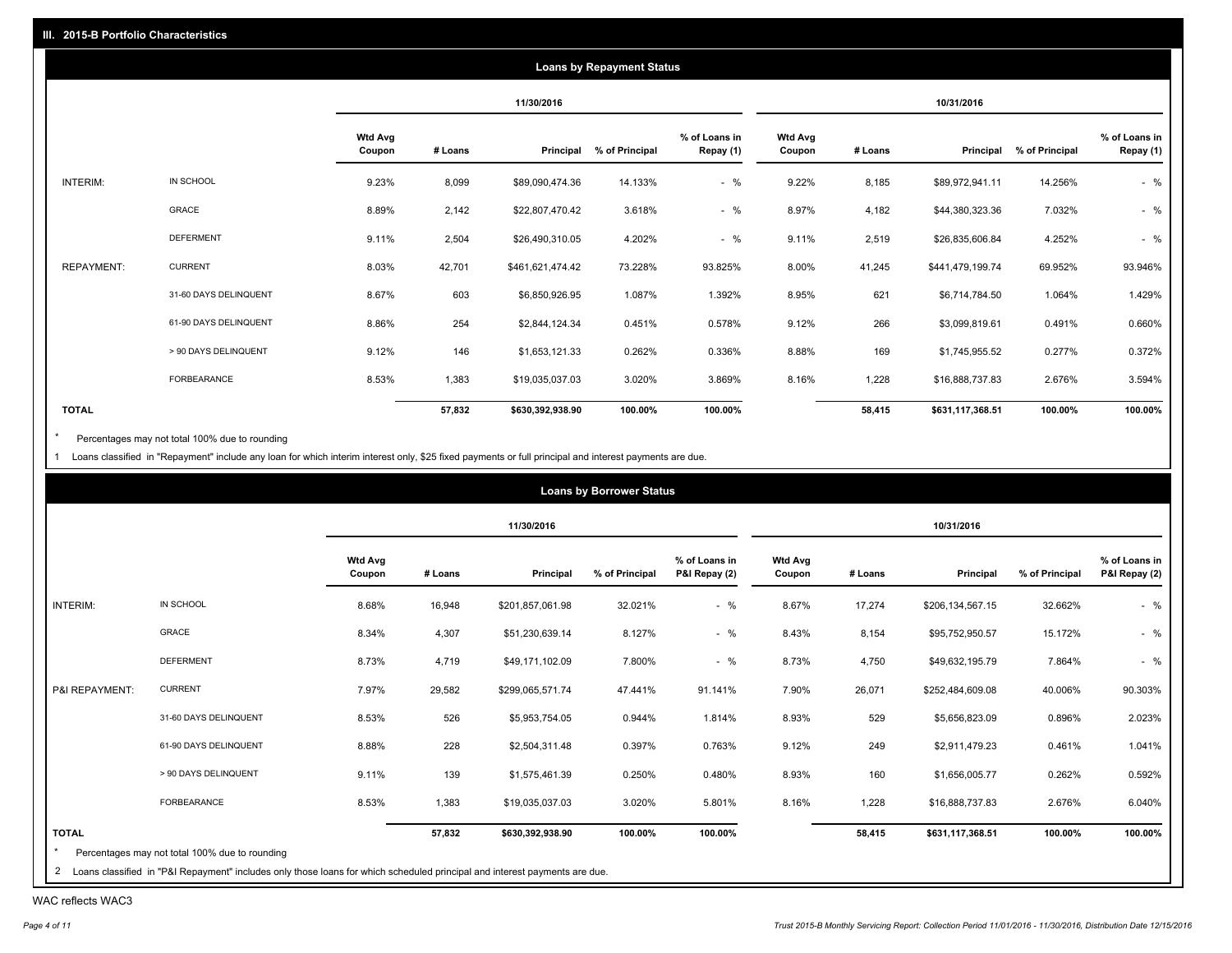|                                                                                                  | 11/30/2016       | 10/31/2016       |
|--------------------------------------------------------------------------------------------------|------------------|------------------|
| Pool Balance                                                                                     | \$670,789,479.03 | \$677,810,392.65 |
| Total # Loans                                                                                    | 57,832           | 58,415           |
| Total # Borrowers                                                                                | 39,121           | 39,480           |
| Weighted Average Coupon                                                                          | 8.41%            | 8.41%            |
| Weighted Average Remaining Term                                                                  | 122.83           | 123.25           |
| Percent of Pool - Cosigned                                                                       | 92.3%            | 92.2%            |
| Percent of Pool - Non Cosigned                                                                   | 7.7%             | 7.8%             |
| Borrower Interest Accrued for Period                                                             | \$4,267,656.59   | \$4,582,759.52   |
| <b>Outstanding Borrower Interest Accrued</b>                                                     | \$43,440,563.44  | \$49,463,548.22  |
| Gross Principal Realized Loss - Periodic                                                         | \$591,936.96     | \$496,547.92     |
| Gross Principal Realized Loss - Cumulative                                                       | \$6,982,555.15   | \$6,390,618.19   |
| Recoveries on Realized Losses - Periodic                                                         | \$19,136.24      | \$55,692.26      |
| Recoveries on Realized Losses - Cumulative                                                       | \$293,125.55     | \$273,989.31     |
| Net Losses - Periodic                                                                            | \$572,800.72     | \$440,855.66     |
| Net Losses - Cumulative                                                                          | \$6,689,429.60   | \$6,116,628.88   |
| Non-Cash Principal Activity - Capitalized Interest                                               | \$7,616,825.37   | \$938,373.10     |
| Since Issued Total Constant Prepayment Rate (CPR) (1)                                            | 6.09%            | 5.84%            |
| <b>Loan Substitutions</b>                                                                        | \$0.00           | \$0.00           |
| <b>Cumulative Loan Substitutions</b>                                                             | \$0.00           | \$0.00           |
| <b>Unpaid Servicing Fees</b>                                                                     | \$0.00           | \$0.00           |
| <b>Unpaid Administration Fees</b>                                                                | \$0.00           | \$0.00           |
| <b>Unpaid Carryover Servicing Fees</b>                                                           | \$0.00           | \$0.00           |
| Note Interest Shortfall                                                                          | \$0.00           | \$0.00           |
| Loans in Modification                                                                            | \$11,905,131.64  | \$11,327,277.41  |
| % of Loans in Modification as a % of Loans in Repayment (P&I)                                    | 3.63%            | 4.05%            |
|                                                                                                  |                  |                  |
|                                                                                                  |                  |                  |
| % Annualized Gross Principal Realized Loss - Periodic as a %<br>of Loans in Repayment (P&I) * 12 | 2.16%            | 2.13%            |
| % Gross Principal Realized Loss - Cumulative as a % of                                           |                  |                  |
| Original Pool Balance                                                                            | 0.94%            | 0.86%            |

(1) Since Issued Total CPR calculations found in monthly servicing reports issued on or prior to September 15, 2015 originally included loans that were removed from the pool by the sponsor because they became ineligible for the pool between the cut-off date and settlement date. On October 5, 2015, Since Issued Total CPR calculations were revised to exclude these loans and all prior monthly servicing reports were restated. For additional information, see 'Since Issued CPR Methodology' found on page 11 of this report.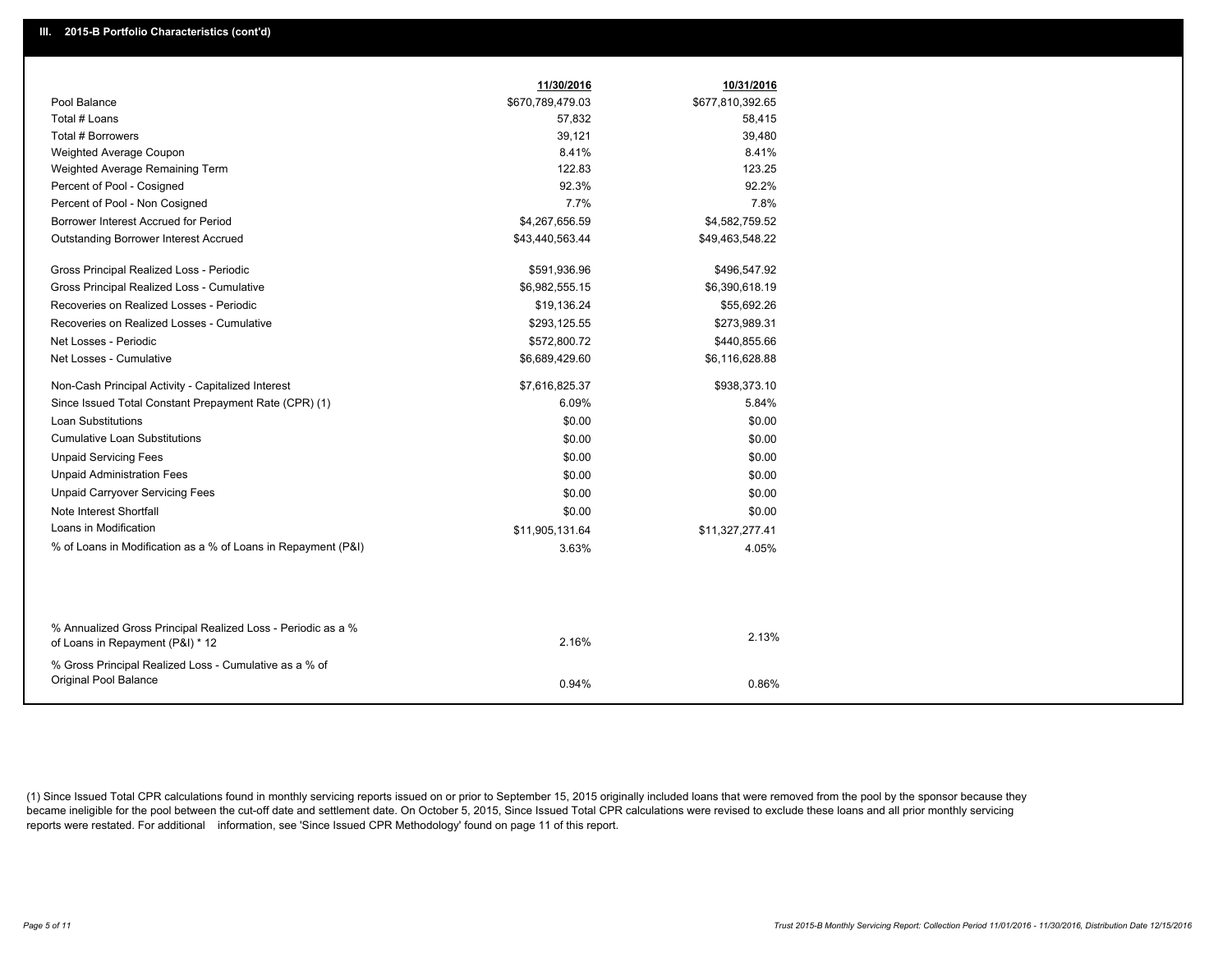#### **Loan Program**  A

|                                    | Weighted<br><b>Average Coupon</b> | # LOANS | <b>\$ AMOUNT</b> | $%$ *     |
|------------------------------------|-----------------------------------|---------|------------------|-----------|
| - Smart Option Interest-Only Loans | 7.15%                             | 12,663  | \$122,251,425.52 | 19.393%   |
| - Smart Option Fixed Pay Loans     | 8.31%                             | 15.998  | \$201,106,302.61 | 31.902%   |
| - Smart Option Deferred Loans      | 8.79%                             | 29.171  | \$307,035,210.77 | 48.705%   |
| - Other Loan Programs              | $0.00\%$                          | 0       | \$0.00           | $0.000\%$ |
| <b>Total</b>                       | 8.34%                             | 57,832  | \$630,392,938.90 | 100.000%  |

\* Percentages may not total 100% due to rounding

B

C

**Index Type**

|                       | Weighted<br><b>Average Coupon</b> | # LOANS  | <b>\$ AMOUNT</b> | $%$ *     |
|-----------------------|-----------------------------------|----------|------------------|-----------|
| - Fixed Rate Loans    | 9.12%                             | 10,236   | \$124,736,274.99 | 19.787%   |
| - LIBOR Indexed Loans | 8.14%                             | 47,596   | \$505,656,663.91 | 80.213%   |
| - Other Index Rates   | $0.00\%$                          | $\Omega$ | \$0.00           | $0.000\%$ |
| Total                 | 8.34%                             | 57,832   | \$630,392,938.90 | 100.000%  |

\* Percentages may not total 100% due to rounding

## **Weighted Average Recent FICO**

| 3,915  | \$36,938,512.59  | 5.860%   |
|--------|------------------|----------|
|        |                  |          |
| 3,393  | \$34,621,448.00  | 5.492%   |
| 6,789  | \$71,272,826.51  | 11.306%  |
| 13,357 | \$144,930,149.88 | 22.990%  |
| 30,367 | \$342,498,855.82 | 54.331%  |
| 11     | \$131,146.10     | 0.021%   |
| 57,832 | \$630,392,938.90 | 100.000% |
|        |                  |          |

WAC reflects WAC3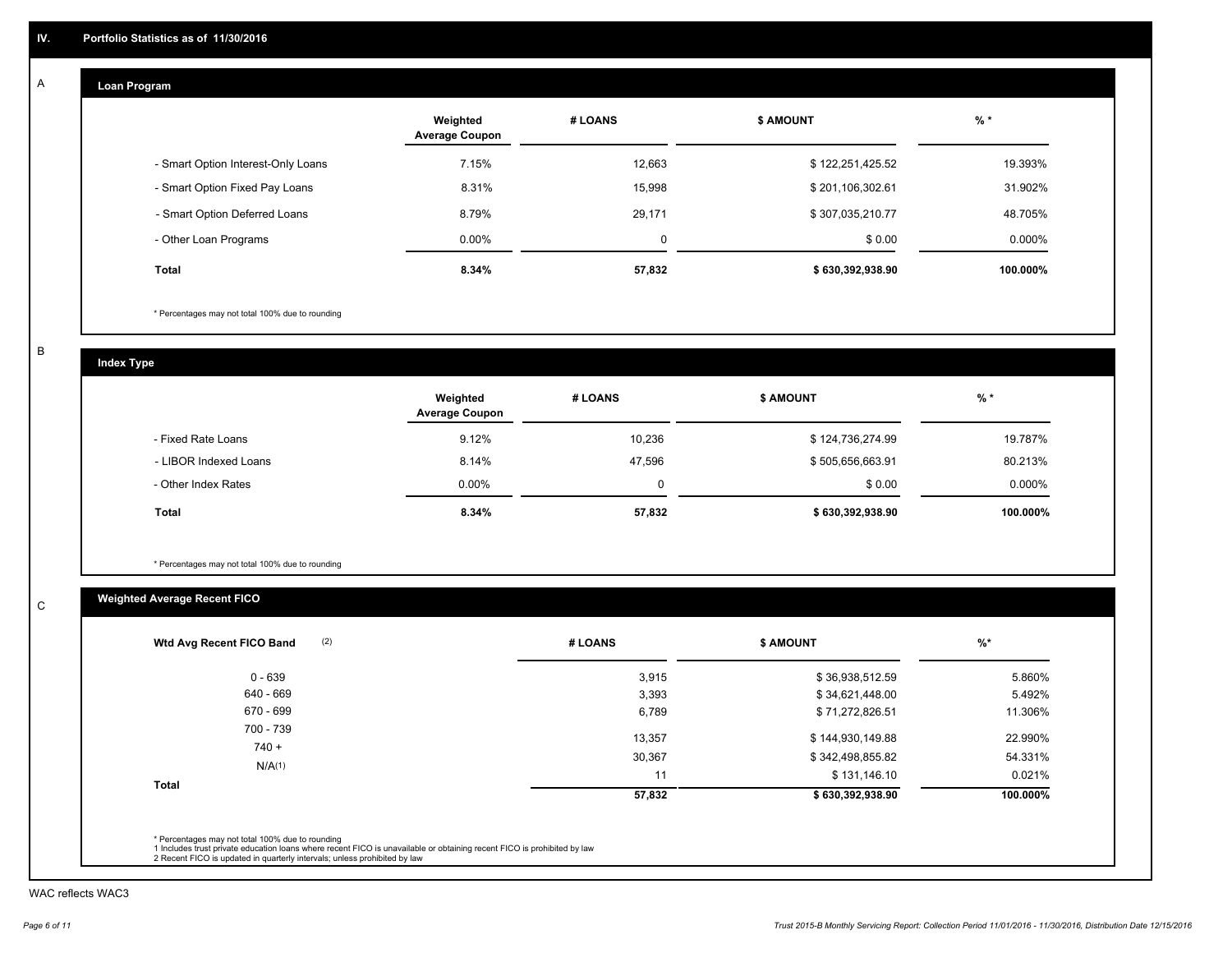| ۷. |     | 2015-B Reserve Account and Principal Distribution Calculations                             |                  |  |
|----|-----|--------------------------------------------------------------------------------------------|------------------|--|
| А. |     | <b>Reserve Account</b>                                                                     |                  |  |
|    |     | Specified Reserve Account Balance                                                          | \$1,896,081.00   |  |
|    |     | <b>Actual Reserve Account Balance</b>                                                      | \$1,896,081.00   |  |
| В. |     | <b>Principal Distribution Amount</b>                                                       |                  |  |
|    | i.  | Class A Notes Outstanding                                                                  | \$469,684,484.58 |  |
|    | ii. | Pool Balance                                                                               | \$670,789,479.03 |  |
|    |     | First Priority Principal Distribution Amount (i - ii)<br>iii.                              | \$0.00           |  |
|    |     |                                                                                            |                  |  |
|    | iv. | Class A and B Notes Outstanding                                                            | \$539,684,484.58 |  |
|    | v.  | First Priority Principal Distribution Amount                                               | \$0.00           |  |
|    | vi. | Pool Balance                                                                               | \$670,789,479.03 |  |
|    |     | Specified Overcollateralization Amount<br>vii.                                             | \$201,236,843.71 |  |
|    |     | Available Funds (after payment of waterfall items A through H)<br>viii.                    | \$0.00           |  |
|    | ix. | Class C Notes Outstanding                                                                  | \$50,000,000.00  |  |
|    | x.  | Regular Principal Distribution Amount (if (iv > 0, (iv - v) - (vi - vii), min(viii, ix))   | \$70,131,849.26  |  |
|    |     | Pool Balance                                                                               | \$670,789,479.03 |  |
|    | xi. |                                                                                            |                  |  |
|    |     | 10% of Initial Pool Balance<br>xii.                                                        | \$74,339,449.62  |  |
|    |     | First Priority Principal Distribution Amount<br>xiii.                                      | \$0.00           |  |
|    |     | Regular Principal Distribution Amount<br>xiv.                                              | \$70,131,849.26  |  |
|    |     | Available Funds (after payment of waterfall items A through J)<br>XV.                      | \$0.00           |  |
|    |     | xvi. Additional Principal Distribution Amount (if(ix $\lt$ = x, min(xv, xi - xiii - xiv))) | \$0.00           |  |
|    |     |                                                                                            |                  |  |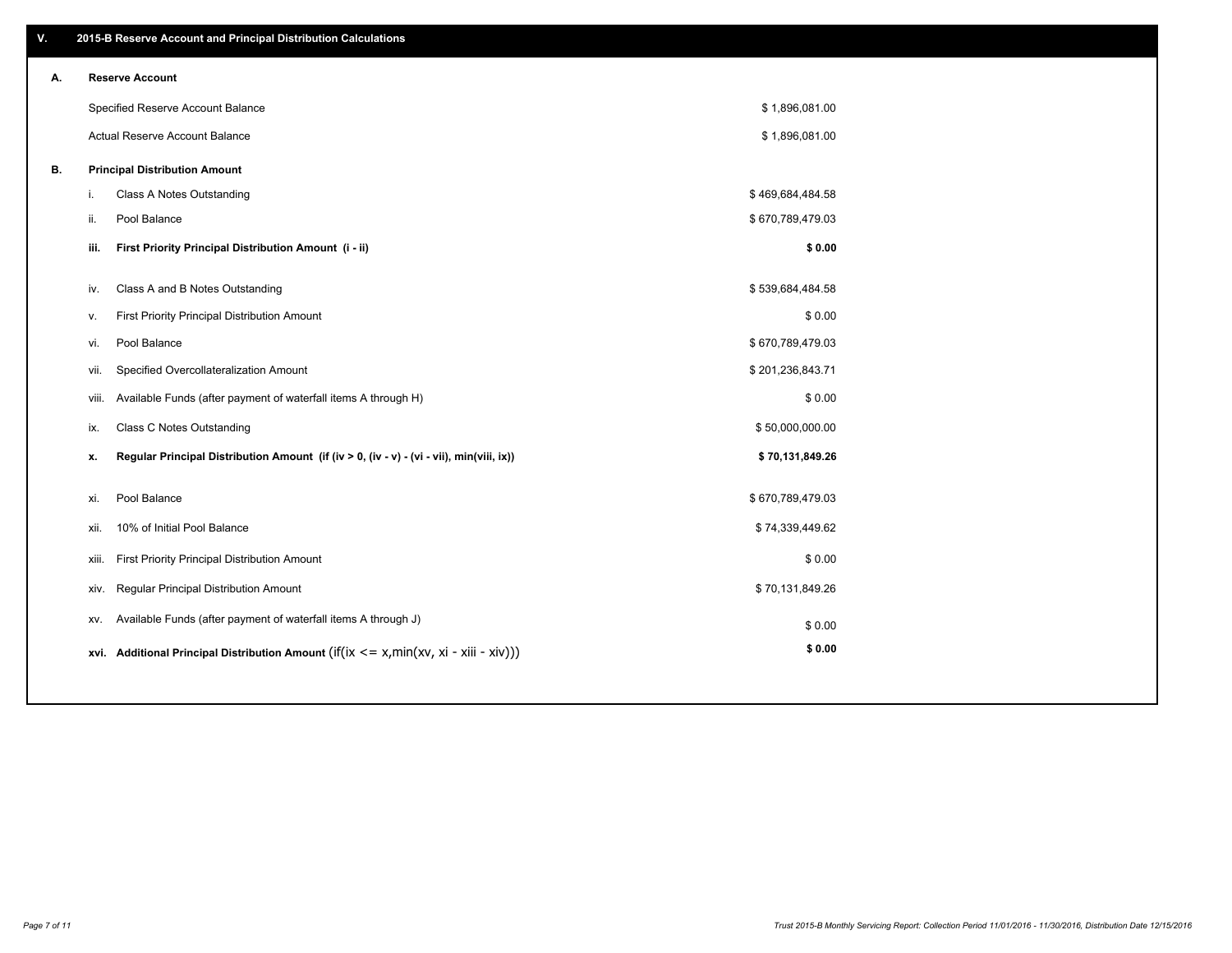|          |                                                                                   | Paid                 | <b>Funds Balance</b>             |
|----------|-----------------------------------------------------------------------------------|----------------------|----------------------------------|
|          | <b>Total Available Funds</b>                                                      |                      | \$10,406,965.11                  |
| A        | <b>Trustee Fees</b>                                                               | \$0.00               | \$10,406,965.11                  |
| В        | <b>Servicing Fees</b>                                                             | \$421,315.79         | \$9,985,649.32                   |
| C        | i. Administration Fees<br>ii. Unreimbursed Administrator Advances plus any Unpaid | \$8,333.00<br>\$0.00 | \$9,977,316.32<br>\$9,977,316.32 |
| D        | Class A Noteholders Interest Distribution Amount                                  | \$866,442.17         | \$9,110,874.15                   |
| Е        | <b>First Priority Principal Payment</b>                                           | \$0.00               | \$9,110,874.15                   |
| F        | Class B Noteholders Interest Distribution Amount                                  | \$204,166.67         | \$8,906,707.48                   |
| G        | Class C Noteholders Interest Distribution Amount                                  | \$187,500.00         | \$8,719,207.48                   |
| н        | <b>Reinstatement Reserve Account</b>                                              | \$0.00               | \$8,719,207.48                   |
|          | <b>Regular Principal Distribution</b>                                             | \$8,719,207.48       | \$0.00                           |
| J        | <b>Carryover Servicing Fees</b>                                                   | \$0.00               | \$0.00                           |
| Κ        | Additional Principal Distribution Amount                                          | \$0.00               | \$0.00                           |
| <b>L</b> | Unpaid Expenses of Trustee                                                        | \$0.00               | \$0.00                           |
| М        | Unpaid Expenses of Administrator                                                  | \$0.00               | \$0.00                           |
| N        | Remaining Funds to the Residual Certificateholders                                | \$0.00               | \$0.00                           |

#### **Waterfall Conditions**

| А.   | <b>Class C Noteholders' Interest Distribution Condition</b>                                                                                                                                     |                  |  |
|------|-------------------------------------------------------------------------------------------------------------------------------------------------------------------------------------------------|------------------|--|
|      | Pool Balance                                                                                                                                                                                    | \$670,789,479.03 |  |
| ii.  | Class A and B Notes Outstanding                                                                                                                                                                 | \$539,684,484.58 |  |
| iii. | Class C Noteholders' Interest Distribution Ratio (i / ii)                                                                                                                                       | 124.29%          |  |
| iv.  | Minimum Ratio                                                                                                                                                                                   | 110.00%          |  |
| V.   | Is the Class C Noteholders' Interest Distribution Condition Satisfied (iii $>$ iv)                                                                                                              |                  |  |
|      |                                                                                                                                                                                                 |                  |  |
|      | * If the Class C Noteholders' Interest Distribution Condition is satisfied then the amount of interest accrued at the Class C Rate for the Accrual Period is Released on the distribution Date. |                  |  |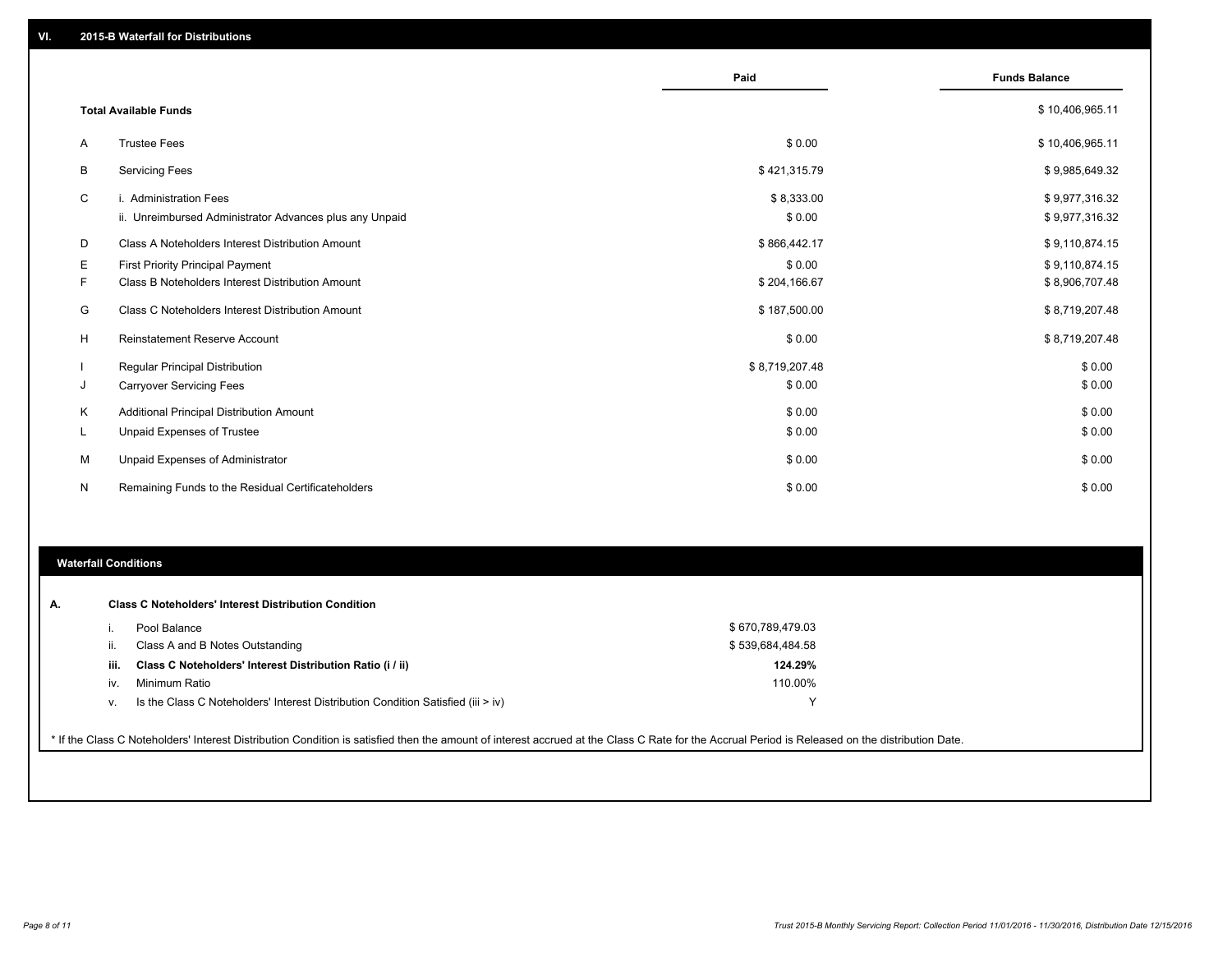| <b>Distribution Amounts</b>                                |                         |                         |                         |
|------------------------------------------------------------|-------------------------|-------------------------|-------------------------|
|                                                            | A1                      | A <sub>2</sub> A        | A <sub>2</sub> B        |
| Cusip/Isin                                                 | 78448QAA6               | 78448QAB4               | 78448QAC2               |
| <b>Beginning Balance</b>                                   | \$112,684,484.58        | \$192,000,000.00        | \$90,000,000.00         |
| Index                                                      | <b>LIBOR</b>            | <b>FIXED</b>            | <b>LIBOR</b>            |
| Spread/Fixed Rate                                          | 0.70%                   | 2.98%                   | 1.20%                   |
| Record Date (Days Prior to Distribution)                   | 1 NEW YORK BUSINESS DAY | 1 NEW YORK BUSINESS DAY | 1 NEW YORK BUSINESS DAY |
| <b>Accrual Period Begin</b>                                | 11/15/2016              | 11/15/2016              | 11/15/2016              |
| <b>Accrual Period End</b>                                  | 12/15/2016              | 12/15/2016              | 12/15/2016              |
| Daycount Fraction                                          | 0.08333333              | 0.08333333              | 0.08333333              |
| Interest Rate*                                             | 1.23817%                | 2.98000%                | 1.73817%                |
| <b>Accrued Interest Factor</b>                             | 0.001031808             | 0.002483333             | 0.001448475             |
| <b>Current Interest Due</b>                                | \$116,268.79            | \$476,800.00            | \$130,362.75            |
| Interest Shortfall from Prior Period Plus Accrued Interest | $\frac{1}{2}$           | $\mathsf{\$}$ -         | $\mathsf{\$}$ -         |
| <b>Total Interest Due</b>                                  | \$116,268.79            | \$476,800.00            | \$130,362.75            |
| <b>Interest Paid</b>                                       | \$116,268.79            | \$476,800.00            | \$130,362.75            |
| <b>Interest Shortfall</b>                                  | $\mathsf{\$}$ -         | $S -$                   | $\mathsf{\$}$ -         |
| <b>Principal Paid</b>                                      | \$8,719,207.48          | $\frac{2}{3}$ -         | $\mathsf{\$}$ -         |
| <b>Ending Principal Balance</b>                            | \$103,965,277.10        | \$192,000,000.00        | \$90,000,000.00         |
| Paydown Factor                                             | 0.036789905             | 0.000000000             | 0.000000000             |
| <b>Ending Balance Factor</b>                               | 0.438672055             | 1.000000000             | 1.000000000             |

\* Pay rates for Current Distribution. For the interest rates applicable to the next distribution date, please see https://www.salliemae.com/about/investors/data/SMBabrate.txt.

**VII. 2015-B Distributions**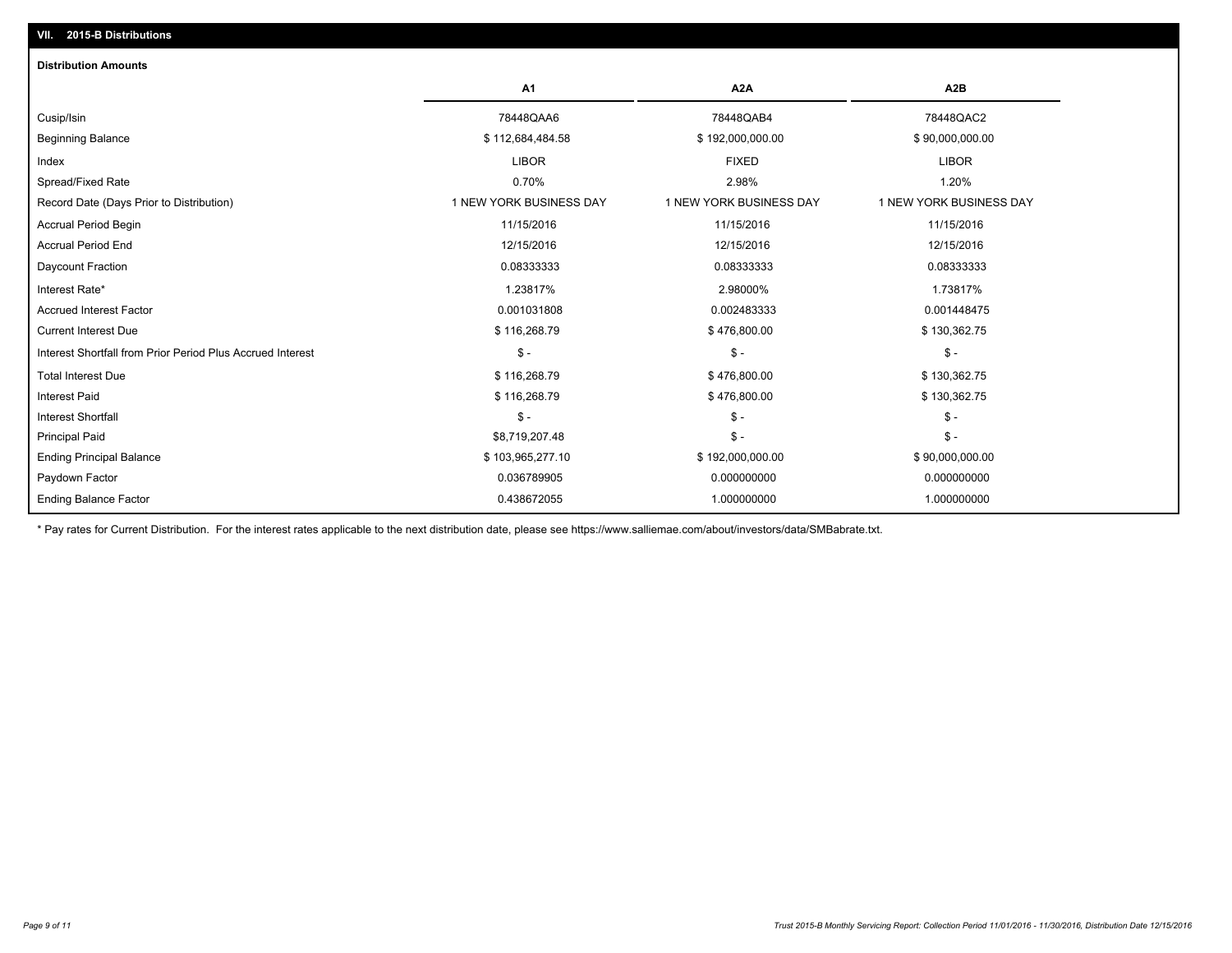| <b>Distribution Amounts</b>                                |                         |                         |                         |
|------------------------------------------------------------|-------------------------|-------------------------|-------------------------|
|                                                            | A <sub>3</sub>          | в                       | c                       |
| Cusip/Isin                                                 | 78448QAD0               | 78448QAE8               | 78448QAF5               |
| <b>Beginning Balance</b>                                   | \$75,000,000.00         | \$70,000,000.00         | \$50,000,000.00         |
| Index                                                      | <b>LIBOR</b>            | <b>FIXED</b>            | <b>FIXED</b>            |
| Spread/Fixed Rate                                          | 1.75%                   | 3.50%                   | 4.50%                   |
| Record Date (Days Prior to Distribution)                   | 1 NEW YORK BUSINESS DAY | 1 NEW YORK BUSINESS DAY | 1 NEW YORK BUSINESS DAY |
| <b>Accrual Period Begin</b>                                | 11/15/2016              | 11/15/2016              | 11/15/2016              |
| <b>Accrual Period End</b>                                  | 12/15/2016              | 12/15/2016              | 12/15/2016              |
| Daycount Fraction                                          | 0.08333333              | 0.08333333              | 0.08333333              |
| Interest Rate*                                             | 2.28817%                | 3.50000%                | 4.50000%                |
| <b>Accrued Interest Factor</b>                             | 0.001906808             | 0.002916667             | 0.003750000             |
| <b>Current Interest Due</b>                                | \$143,010.63            | \$204,166.67            | \$187,500.00            |
| Interest Shortfall from Prior Period Plus Accrued Interest | $$ -$                   | $$ -$                   | $$ -$                   |
| <b>Total Interest Due</b>                                  | \$143,010.63            | \$204,166.67            | \$187,500.00            |
| <b>Interest Paid</b>                                       | \$143,010.63            | \$204,166.67            | \$187,500.00            |
| <b>Interest Shortfall</b>                                  | $S -$                   | $\mathsf{\$}$ -         | $\mathcal{S}$ -         |
| <b>Principal Paid</b>                                      | $S -$                   | $S -$                   | $$ -$                   |
| <b>Ending Principal Balance</b>                            | \$75,000,000.00         | \$70,000,000.00         | \$50,000,000.00         |
| Paydown Factor                                             | 0.000000000             | 0.000000000             | 0.000000000             |
| <b>Ending Balance Factor</b>                               | 1.000000000             | 1.000000000             | 1.000000000             |

\* Pay rates for Current Distribution. For the interest rates applicable to the next distribution date, please see https://www.salliemae.com/about/investors/data/SMBabrate.txt.

**VII. 2015-B Distributions**